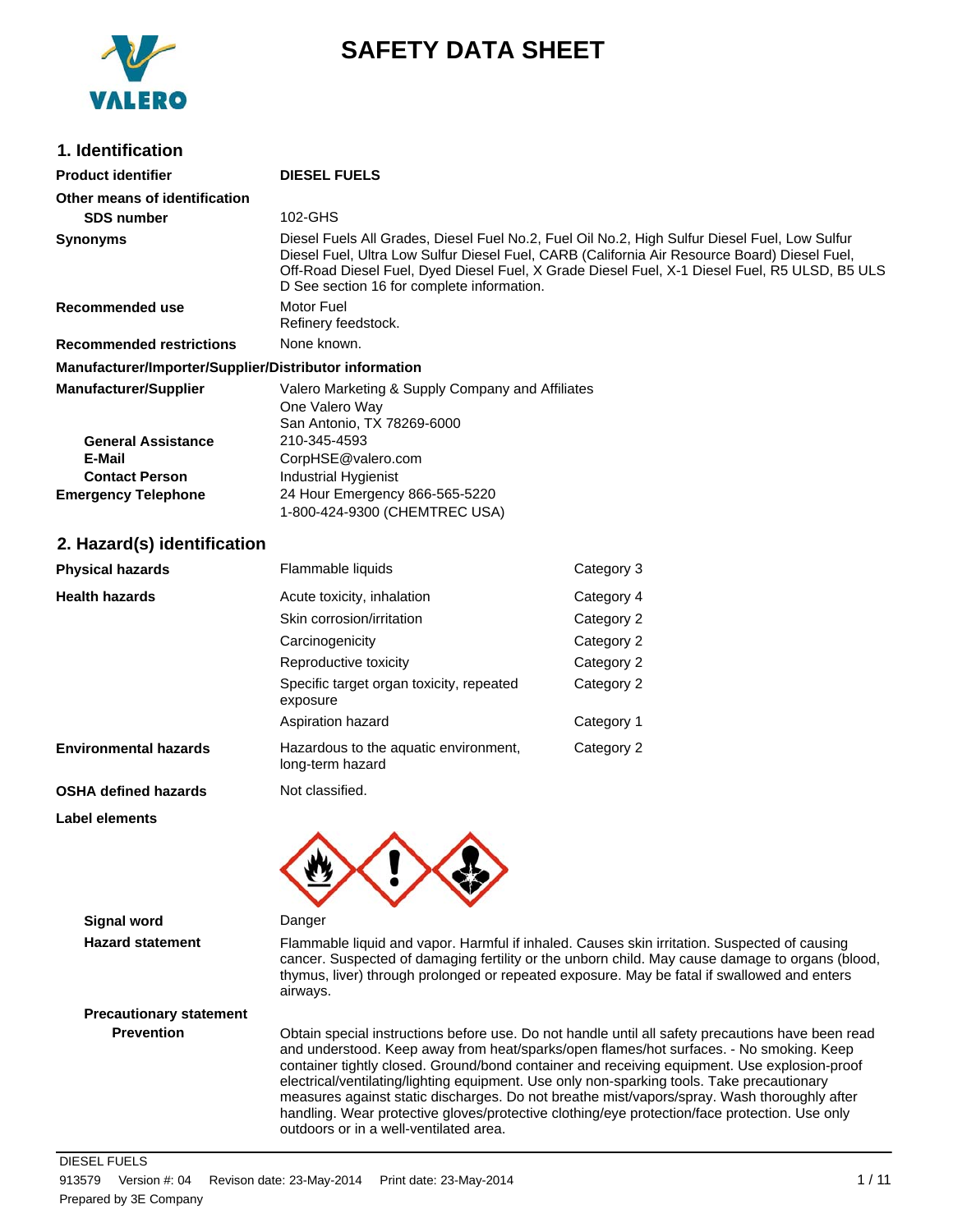| <b>Response</b>                              | If skin irritation occurs: Get medical advice/attention. If inhaled: Remove person to fresh air and<br>keep comfortable for breathing. If on skin (or hair): Take off immediately all contaminated clothing.<br>Rinse skin with water/shower. If exposed or concerned: Get medical advice/attention. If<br>swallowed: Immediately call a poison center/doctor. Take off contaminated clothing and wash<br>before reuse. In case of fire: Use foam, carbon dioxide, dry powder or water fog for extinction. |
|----------------------------------------------|------------------------------------------------------------------------------------------------------------------------------------------------------------------------------------------------------------------------------------------------------------------------------------------------------------------------------------------------------------------------------------------------------------------------------------------------------------------------------------------------------------|
| <b>Storage</b>                               | Store locked up. Store in a well-ventilated place. Keep cool.                                                                                                                                                                                                                                                                                                                                                                                                                                              |
| <b>Disposal</b>                              | Dispose of contents/container in accordance with local/regional/national/international regulations.                                                                                                                                                                                                                                                                                                                                                                                                        |
| Hazard(s) not otherwise<br>classified (HNOC) | None known.                                                                                                                                                                                                                                                                                                                                                                                                                                                                                                |

## **3. Composition/information on ingredients**

#### **Mixtures**

| <b>Chemical name</b>                               | <b>CAS number</b> | $\frac{0}{0}$ |
|----------------------------------------------------|-------------------|---------------|
| Fuels, diesel, no. 2                               | 68476-34-6        | $85 - 100$    |
| Biodiesel - Fatty acid methyl<br>esters            | 67762-38-3        | $0 - 10$      |
| Fuels, diesel, C9-18-alkane<br>branched and linear | 1159170-26-9      | $0 - 5$       |
| n-Nonane                                           | 111-84-2          | $1 - 3$       |
| Octane (All isomers)                               | 111-65-9          | $1 - 2$       |
| Hexane (Other isomers)                             | $96-14-0$         | $0 - 1$       |
| Naphthalene                                        | $91 - 20 - 3$     | $0 - 1$       |
| n-Heptane                                          | 142-82-5          | $0 - 1$       |
| n-Hexane                                           | 110-54-3          | $0 - 1$       |

## **4. First-aid measures**

| <b>Inhalation</b>                                                            | Move to fresh air. If breathing is difficult, give oxygen. If not breathing, give artificial respiration. Get<br>medical attention.                                                                                                                                                                                                                                                                             |
|------------------------------------------------------------------------------|-----------------------------------------------------------------------------------------------------------------------------------------------------------------------------------------------------------------------------------------------------------------------------------------------------------------------------------------------------------------------------------------------------------------|
| <b>Skin contact</b>                                                          | Remove contaminated clothing and shoes. Wash off immediately with soap and plenty of water.<br>Get medical attention if irritation develops or persists. Wash clothing separately before reuse.<br>Destroy or thoroughly clean contaminated shoes. If high pressure injection under the skin occurs,<br>always seek medical attention.                                                                          |
| Eye contact                                                                  | Immediately flush eyes with plenty of water for at least 15 minutes. Remove contact lenses, if<br>present and easy to do. Continue rinsing. Get medical attention.                                                                                                                                                                                                                                              |
| Ingestion                                                                    | Rinse mouth thoroughly. Do not induce vomiting without advice from poison control center. Do not<br>give mouth-to-mouth resuscitation. If vomiting occurs, keep head low so that stomach content<br>does not get into the lungs. Never give anything by mouth to a victim who is unconscious or is<br>having convulsions. Get medical attention immediately.                                                    |
| <b>Most important</b><br>symptoms/effects, acute and<br>delayed              | Irritation of nose and throat. Irritation of eyes and mucous membranes. Skin irritation.<br>Unconsciousness. Corneal damage. Narcosis. Decrease in motor functions. Behavioral changes.<br>Edema. Liver enlargement. Jaundice. Conjunctivitis. Proteinuria. Defatting of the skin. Rash. The<br>toxicological properties of this product have not been thoroughly investigated. Use appropriate<br>precautions. |
|                                                                              | Hydrogen sulfide, a highly toxic gas, may be present. Signs and symptoms of overexposure to<br>hydrogen sulfide include respiratory and eye irritation, dizziness, nausea, coughing, a sensation of<br>dryness and pain in the nose, and loss of consciousness. Odor does not provide a reliable<br>indicator of the presence of hazardous levels in the atmosphere.                                            |
| Indication of immediate<br>medical attention and special<br>treatment needed | In case of shortness of breath, give oxygen. Keep victim warm. Keep victim under observation.<br>Symptoms may be delayed. The toxicological properties of this material have not been fully<br>investigated.                                                                                                                                                                                                    |
| <b>General information</b>                                                   | If exposed or concerned: get medical attention/advice. Ensure that medical personnel are aware of<br>the material(s) involved, and take precautions to protect themselves. Show this safety data sheet<br>to the doctor in attendance. Wash contaminated clothing before re-use.                                                                                                                                |
|                                                                              |                                                                                                                                                                                                                                                                                                                                                                                                                 |

## **5. Fire-fighting measures**

**Suitable extinguishing media** Water spray. Water fog. Foam. Dry chemical powder. Carbon dioxide (CO2).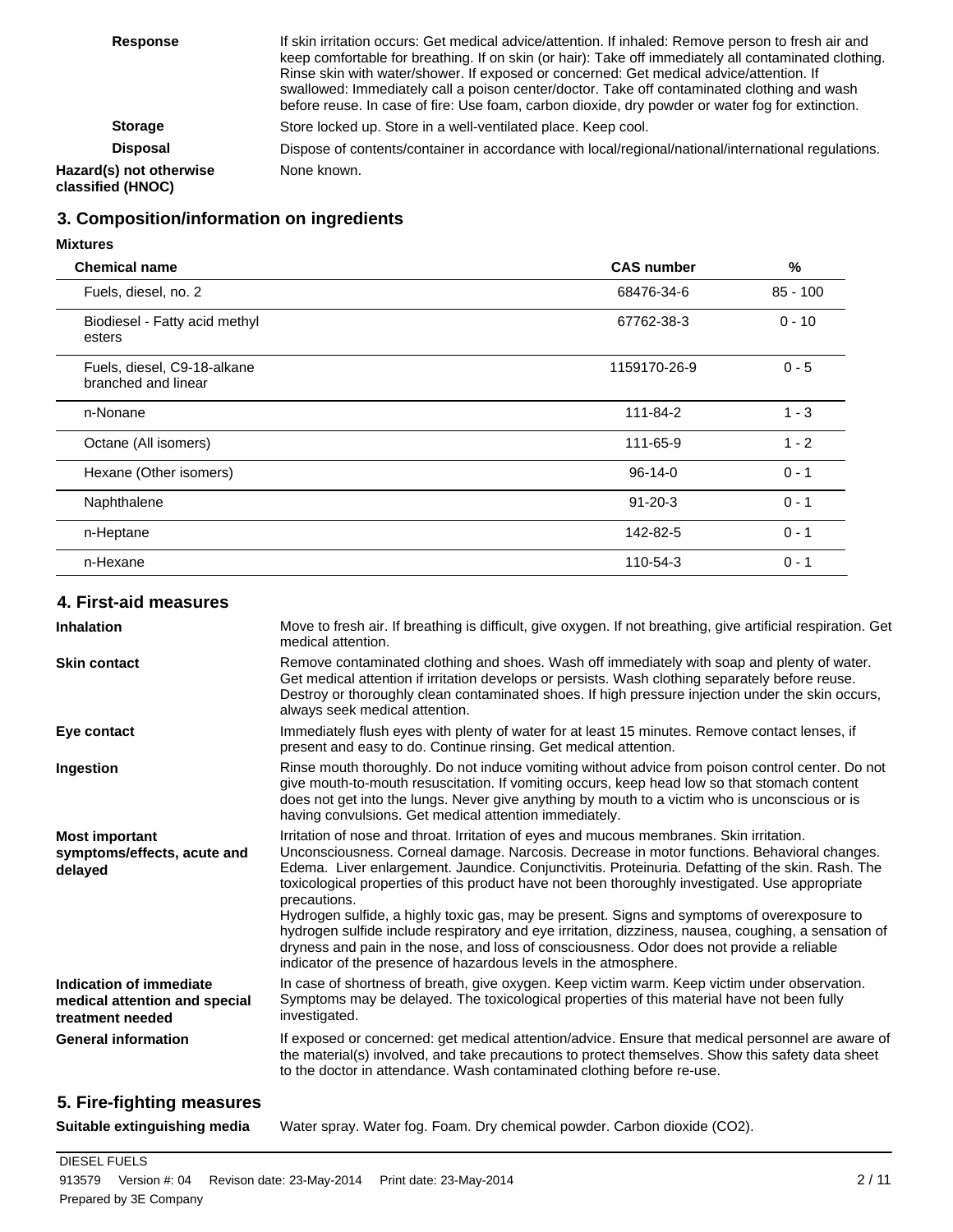**Unsuitable extinguishing media** Do not use a solid water stream as it may scatter and spread fire. **Specific hazards arising from the chemical** The product is flammable, and heating may generate vapors which may form explosive vapor/air mixtures. Thermal decomposition or combustion may liberate toxic gases or fumes. **Special protective equipment and precautions for firefighters** Wear full protective clothing, including helmet, self-contained positive pressure or pressure demand breathing apparatus, protective clothing and face mask. **Fire-fighting equipment/instructions** Wear full protective clothing, including helmet, self-contained positive pressure or pressure demand breathing apparatus, protective clothing and face mask. Withdraw immediately in case of rising sound from venting safety devices or any discoloration of tanks due to fire. Fight fire from maximum distance or use unmanned hose holders or monitor nozzles. Move containers from fire area if you can do it without risk. In the event of fire, cool tanks with water spray. Cool containers exposed to flames with water until well after the fire is out. For massive fire, use unmanned hose holders or monitor nozzles; if this is impossible, withdraw from area and let fire burn. Water runoff can cause environmental damage. Use compatible foam to minimize vapor generation as needed. **6. Accidental release measures Personal precautions, protective equipment and emergency procedures** Keep unnecessary personnel away. Local authorities should be advised if significant spills cannot be contained. Keep upwind. Keep out of low areas. Ventilate closed spaces before entering. Do not touch damaged containers or spilled material unless wearing appropriate protective clothing. See Section 8 of the SDS for Personal Protective Equipment. **Methods and materials for containment and cleaning up** Eliminate all ignition sources (no smoking, flares, sparks, or flames in immediate area). Local authorities should be advised if significant spillages cannot be contained. Stop leak if you can do so without risk. This material is a water pollutant and should be prevented from contaminating soil or from entering sewage and drainage systems and bodies of water. Dike the spilled material, where this is possible. Prevent entry into waterways, sewers, basements or confined areas. Use non-sparking tools and explosion-proof equipment. Small Spills: Absorb spill with vermiculite or other inert material, then place in a container for chemical waste. Clean surface thoroughly to remove residual contamination. This material and its container must be disposed of as hazardous waste. Large Spills: Use a non-combustible material like vermiculite, sand or earth to soak up the product and place into a container for later disposal. Prevent product from entering drains. Do not allow material to contaminate ground water system. Should not be released into the environment. Clean up in accordance with all applicable regulations. **Environmental precautions** If facility or operation has an "oil or hazardous substance contingency plan", activate its procedures. Stay upwind and away from spill. Wear appropriate protective equipment including respiratory protection as conditions warrant. Do not enter or stay in area unless monitoring indicates that it is safe to do so. Isolate hazard area and restrict entry to emergency crew. Flammable. Review Firefighting Measures, Section 5, before proceeding with clean up. Keep all sources of ignition (flames, smoking, flares, etc.) and hot surfaces away from release. Contain spill in smallest possible area. Recover as much product as possible (e.g. by vacuuming). Stop leak if it can be done without risk. Use water spray to disperse vapors. Use compatible foam to minimize vapor generation as needed. Spilled material may be absorbed by an appropriate absorbent, and then handled in accordance with environmental regulations. Prevent spilled material from entering sewers, storm drains, other unauthorized treatment or drainage systems and natural waterways. Contact fire authorities and appropriate federal, state and local agencies. If spill of any amount is made into or upon navigable waters, the contiguous zone, or adjoining shorelines, contact the National Response Center at 1-800-424-8802. For highway or railways spills, contact Chemtrec at 1-800-424-9300. **7. Handling and storage Precautions for safe handling** Eliminate sources of ignition. Avoid spark promoters. Ground/bond container and equipment. These alone may be insufficient to remove static electricity. Wear personal protective equipment. Avoid breathing mist/vapors/spray. Avoid contact with eyes, skin, and clothing. Do not taste or swallow. Avoid prolonged exposure. Use only with adequate ventilation. Wash thoroughly after handling. The product is combustible, and heating may generate vapors which may form explosive vapor/air mixtures. DO NOT handle, store or open near an open flame, sources of heat or sources of ignition. Protect material from direct sunlight. Take precautionary measures against static discharges. All equipment used when handling the product must be grounded. Use non-sparking tools and explosion-proof equipment. When using, do not eat, drink or smoke. Avoid release to the environment.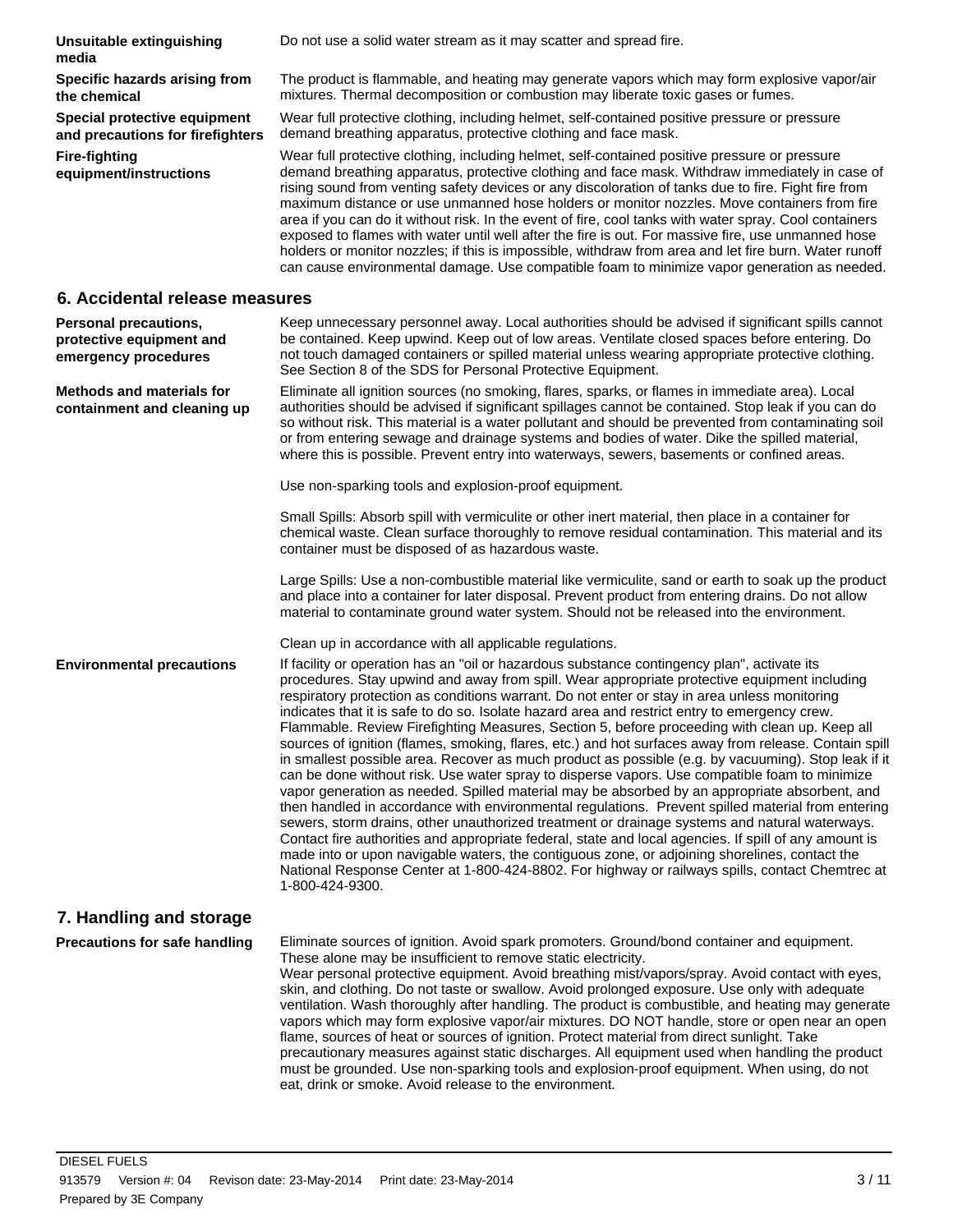Flammable liquid storage. Do not handle or store near an open flame, heat or other sources of ignition. This material can accumulate static charge which may cause spark and become an ignition source. The pressure in sealed containers can increase under the influence of heat. Keep container tightly closed in a cool, well-ventilated place. Keep away from food, drink and animal feedingstuffs. Keep out of the reach of children.

### **8. Exposure controls/personal protection**

#### **Occupational exposure limits**

#### **US. OSHA Table Z-1 Limits for Air Contaminants (29 CFR 1910.1000)**

| <b>Components</b>                           | Type       | Value               |  |
|---------------------------------------------|------------|---------------------|--|
| Naphthalene (CAS 91-20-3)                   | <b>PEL</b> | $50 \text{ mg/m}$ 3 |  |
|                                             |            | $10$ ppm            |  |
| n-Heptane (CAS 142-82-5)                    | <b>PEL</b> | 2000 mg/m3          |  |
|                                             |            | 500 ppm             |  |
| n-Hexane (CAS 110-54-3)                     | <b>PEL</b> | 1800 mg/m3          |  |
|                                             |            | 500 ppm             |  |
| Octane (All isomers) (CAS<br>$111 - 65 - 9$ | <b>PEL</b> | 2350 mg/m3          |  |
|                                             |            | 500 ppm             |  |

#### **US. ACGIH Threshold Limit Values**

| <b>Components</b>                           | Type        | Value                | <b>Form</b>                      |
|---------------------------------------------|-------------|----------------------|----------------------------------|
| Fuels, diesel, no. 2 (CAS<br>68476-34-6)    | TWA         | $100 \text{ mg/m}$ 3 | Inhalable fraction and<br>vapor. |
| Hexane (Other isomers)<br>$(CAS 96-14-0)$   | <b>STEL</b> | $1000$ ppm           |                                  |
|                                             | <b>TWA</b>  | 500 ppm              |                                  |
| Naphthalene (CAS 91-20-3)                   | <b>STEL</b> | 15 ppm               |                                  |
|                                             | <b>TWA</b>  | $10$ ppm             |                                  |
| n-Heptane (CAS 142-82-5)                    | <b>STEL</b> | 500 ppm              |                                  |
|                                             | <b>TWA</b>  | $400$ ppm            |                                  |
| n-Hexane (CAS 110-54-3)                     | <b>TWA</b>  | 50 ppm               |                                  |
| n-Nonane (CAS 111-84-2)                     | <b>TWA</b>  | $200$ ppm            |                                  |
| Octane (All isomers) (CAS<br>$111 - 65 - 9$ | <b>TWA</b>  | 300 ppm              |                                  |

#### **US. NIOSH: Pocket Guide to Chemical Hazards**

| <b>Components</b>                         | <b>Type</b> | Value      |  |
|-------------------------------------------|-------------|------------|--|
| Hexane (Other isomers)<br>$(CAS 96-14-0)$ | Ceiling     | 1800 mg/m3 |  |
|                                           |             | 510 ppm    |  |
|                                           | <b>TWA</b>  | 350 mg/m3  |  |
|                                           |             | 100 ppm    |  |
| Naphthalene (CAS 91-20-3)                 | <b>STEL</b> | 75 mg/m3   |  |
|                                           |             | 15 ppm     |  |
|                                           | <b>TWA</b>  | 50 mg/m3   |  |
|                                           |             | 10 ppm     |  |
| n-Heptane (CAS 142-82-5)                  | Ceiling     | 1800 mg/m3 |  |
|                                           |             | 440 ppm    |  |
|                                           | <b>TWA</b>  | 350 mg/m3  |  |
|                                           |             | 85 ppm     |  |
| n-Hexane (CAS 110-54-3)                   | <b>TWA</b>  | 180 mg/m3  |  |
|                                           |             | 50 ppm     |  |
| n-Nonane (CAS 111-84-2)                   | TWA         | 1050 mg/m3 |  |
|                                           |             | 200 ppm    |  |
| Octane (All isomers) (CAS<br>111-65-9)    | Ceiling     | 1800 mg/m3 |  |
|                                           |             | 385 ppm    |  |
|                                           | <b>TWA</b>  | 350 mg/m3  |  |
|                                           |             | 75 ppm     |  |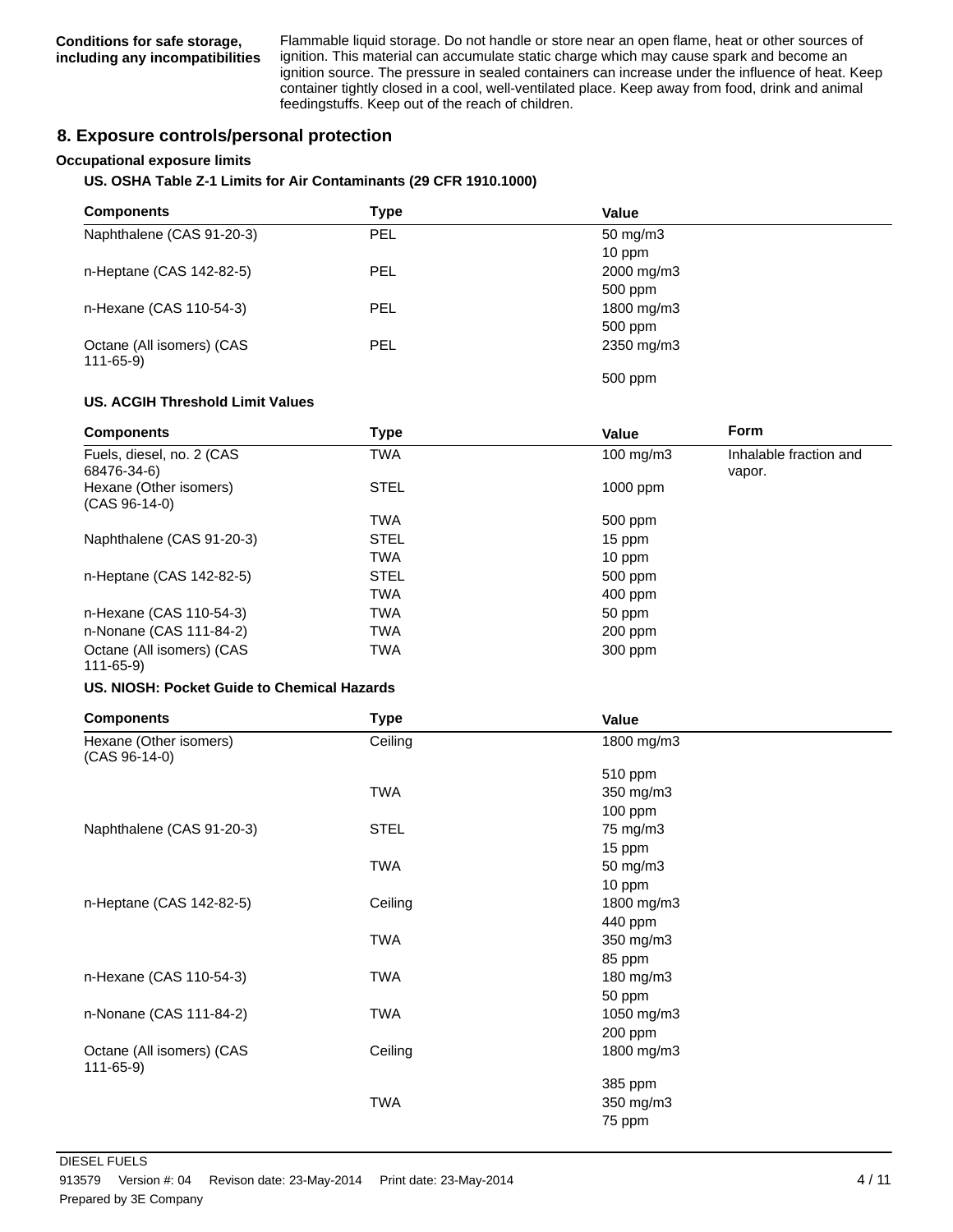## **Biological limit values**

## **ACGIH Biological Exposure Indices**

| <b>Components</b>                                                                             | <b>Value</b> | <b>Determinant</b>                                              | <b>Specimen</b>                                                                                             | <b>Sampling Time</b>                                                                                                                                                                                                                                                                                                                                                                                                                                                                                                                                                                                                                                                                                        |
|-----------------------------------------------------------------------------------------------|--------------|-----------------------------------------------------------------|-------------------------------------------------------------------------------------------------------------|-------------------------------------------------------------------------------------------------------------------------------------------------------------------------------------------------------------------------------------------------------------------------------------------------------------------------------------------------------------------------------------------------------------------------------------------------------------------------------------------------------------------------------------------------------------------------------------------------------------------------------------------------------------------------------------------------------------|
| n-Hexane (CAS 110-54-3)                                                                       | $0.4$ mg/l   | 2,5-Hexanedio<br>n, without<br>hydrolysis                       | Urine                                                                                                       |                                                                                                                                                                                                                                                                                                                                                                                                                                                                                                                                                                                                                                                                                                             |
|                                                                                               | $0.4$ mg/l   | 2,5-Hexanedi -<br>on, without<br>hydrolysis                     |                                                                                                             | $\star$                                                                                                                                                                                                                                                                                                                                                                                                                                                                                                                                                                                                                                                                                                     |
| * - For sampling details, please see the source document.                                     |              |                                                                 |                                                                                                             |                                                                                                                                                                                                                                                                                                                                                                                                                                                                                                                                                                                                                                                                                                             |
| <b>Exposure guidelines</b>                                                                    |              |                                                                 |                                                                                                             |                                                                                                                                                                                                                                                                                                                                                                                                                                                                                                                                                                                                                                                                                                             |
| US - California OELs: Skin designation                                                        |              |                                                                 |                                                                                                             |                                                                                                                                                                                                                                                                                                                                                                                                                                                                                                                                                                                                                                                                                                             |
| n-Hexane (CAS 110-54-3)<br>US ACGIH Threshold Limit Values: Skin designation                  |              |                                                                 | Can be absorbed through the skin.                                                                           |                                                                                                                                                                                                                                                                                                                                                                                                                                                                                                                                                                                                                                                                                                             |
| Fuels, diesel, no. 2 (CAS 68476-34-6)<br>Naphthalene (CAS 91-20-3)<br>n-Hexane (CAS 110-54-3) |              |                                                                 | Can be absorbed through the skin.<br>Can be absorbed through the skin.<br>Can be absorbed through the skin. |                                                                                                                                                                                                                                                                                                                                                                                                                                                                                                                                                                                                                                                                                                             |
| Appropriate engineering<br>controls                                                           |              | limits. Use explosion-proof equipment.                          |                                                                                                             | Provide adequate general and local exhaust ventilation. Use process enclosures, local exhaust<br>ventilation, or other engineering controls to control airborne levels below recommended exposure                                                                                                                                                                                                                                                                                                                                                                                                                                                                                                           |
| Individual protection measures, such as personal protective equipment                         |              |                                                                 |                                                                                                             |                                                                                                                                                                                                                                                                                                                                                                                                                                                                                                                                                                                                                                                                                                             |
| <b>Eye/face protection</b>                                                                    |              |                                                                 |                                                                                                             | Wear safety glasses. If splash potential exists, wear full face shield or chemical goggles.                                                                                                                                                                                                                                                                                                                                                                                                                                                                                                                                                                                                                 |
| <b>Skin protection</b>                                                                        |              |                                                                 |                                                                                                             |                                                                                                                                                                                                                                                                                                                                                                                                                                                                                                                                                                                                                                                                                                             |
| <b>Hand protection</b>                                                                        |              |                                                                 |                                                                                                             | Wear chemical-resistant, impervious gloves. Suitable gloves can be recommended by the glove<br>supplier. Be aware that the liquid may penetrate the gloves. Frequent change is advisable.                                                                                                                                                                                                                                                                                                                                                                                                                                                                                                                   |
| Other                                                                                         |              | situations. Flame retardant protective clothing is recommended. |                                                                                                             | Full body suit and boots are recommended when handling large volumes or in emergency                                                                                                                                                                                                                                                                                                                                                                                                                                                                                                                                                                                                                        |
| <b>Respiratory protection</b>                                                                 | use.         |                                                                 |                                                                                                             | Use a properly fitted, air-purifying or air-fed respirator complying with an approved standard if a<br>risk assessment indicates this is necessary. Respirator selection must be based on known or<br>anticipated exposure levels, the hazards of the product and the safe working limits of the selected<br>respirator. If workplace exposure limits for product or components are exceeded, NIOSH approved<br>equipment should be worn. Proper respirator selection should be determined by adequately<br>trained personnel, based on the contaminants, the degree of potential exposure and published<br>respiratory protection factors. This equipment should be available for nonroutine and emergency |
| <b>Thermal hazards</b>                                                                        |              | Wear appropriate thermal protective clothing, when necessary.   |                                                                                                             |                                                                                                                                                                                                                                                                                                                                                                                                                                                                                                                                                                                                                                                                                                             |
| <b>General hygiene</b><br>considerations                                                      |              | industrial hygiene and safety practice.                         |                                                                                                             | Consult supervisor for special handling instructions. Avoid contact with eyes. Avoid contact with<br>skin. Keep away from food and drink. Wash hands before breaks and immediately after handling<br>the product. Provide eyewash station and safety shower. Handle in accordance with good                                                                                                                                                                                                                                                                                                                                                                                                                 |

## **9. Physical and chemical properties**

| Appearance                                 | Liquid (may be dyed red).            |
|--------------------------------------------|--------------------------------------|
| <b>Physical state</b>                      | Liquid.                              |
| <b>Form</b>                                | Liquid.                              |
| Color                                      | Clear. Straw.                        |
| Odor                                       | Kerosene (strong).                   |
| Odor threshold                             | Not available.                       |
| рH                                         | Not available.                       |
| Melting point/freezing point               | $-60.07$ °F ( $-51.15$ °C) Estimated |
| Initial boiling point and boiling<br>range | 325 - 700 °F (162.78 - 371.11 °C)    |
| <b>Flash point</b>                         | > 100.0 °F (> 37.8 °C) Closed Cup    |
| <b>Evaporation rate</b>                    | 0.02                                 |
| Flammability (solid, gas)                  | Not available.                       |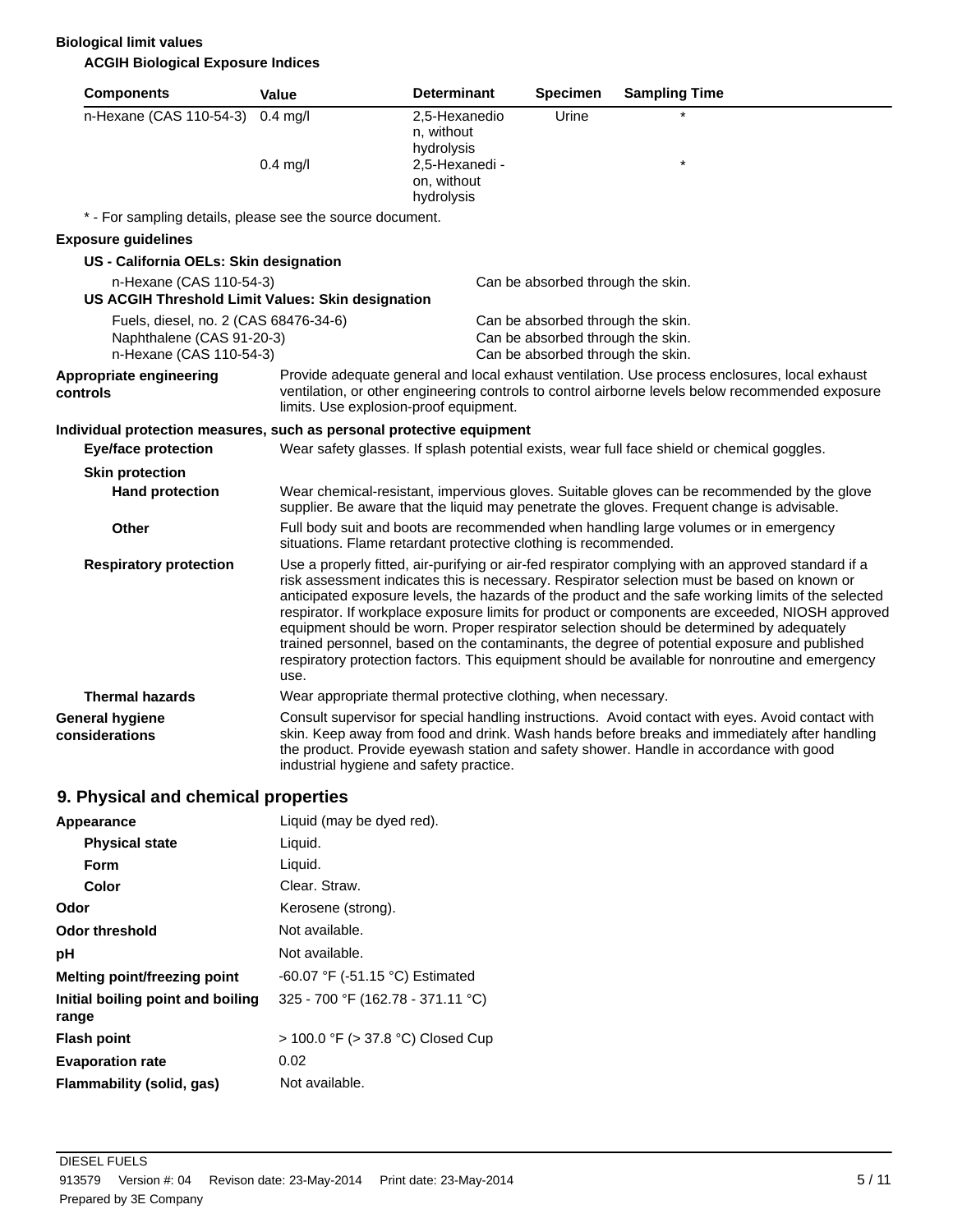| Upper/lower flammability or explosive limits      |                               |
|---------------------------------------------------|-------------------------------|
| <b>Flammability limit - lower</b><br>$(\%)$       | 0.4%                          |
| <b>Flammability limit - upper</b><br>$(\%)$       | 8 %                           |
| Explosive limit - lower (%)                       | Not available.                |
| Explosive limit - upper (%)                       | Not available.                |
| Vapor pressure                                    | $<$ 1 mm Hg (20 $^{\circ}$ C) |
| Vapor density                                     | $3 (Air = 1)$                 |
| <b>Relative density</b>                           | $0.82 - 0.87$                 |
| <b>Relative density temperature</b>               | 60 °F (15.56 °C)              |
| Solubility(ies)                                   |                               |
| Solubility (water)                                | Not available.                |
| <b>Partition coefficient</b><br>(n-octanol/water) | Not available.                |
| <b>Auto-ignition temperature</b>                  | 494.96 °F (257.2 °C)          |
| <b>Decomposition temperature</b>                  | Not available.                |
| <b>Viscosity</b>                                  | $2 - 4.5$ mm <sup>2</sup> /s  |
| 10. Stability and reactivity                      |                               |

| <b>Reactivity</b>                            | Stable at normal conditions.                                                                                                                                                                                                                                                                     |
|----------------------------------------------|--------------------------------------------------------------------------------------------------------------------------------------------------------------------------------------------------------------------------------------------------------------------------------------------------|
| <b>Chemical stability</b>                    | Stable under normal temperature conditions and recommended use.                                                                                                                                                                                                                                  |
| <b>Possibility of hazardous</b><br>reactions | Hazardous polymerization does not occur.                                                                                                                                                                                                                                                         |
| <b>Conditions to avoid</b>                   | Heat, flames and sparks, Ignition sources. Contact with incompatible materials. Do not pressurize,<br>cut, weld, braze, solder, drill, grind or expose empty containers to heat, flame, sparks, static<br>electricity, or other sources of ignition; they may explode and cause injury or death. |
| Incompatible materials                       | Strong oxidizing agents.                                                                                                                                                                                                                                                                         |
| <b>Hazardous decomposition</b><br>products   | No hazardous decomposition products are known.                                                                                                                                                                                                                                                   |

## **11. Toxicological information**

## **Information on likely routes of exposure**

| Ingestion                                                                          | May be fatal if swallowed and enters airways.                                                                                                                                                                                                                                                                                                                                                                   |  |  |
|------------------------------------------------------------------------------------|-----------------------------------------------------------------------------------------------------------------------------------------------------------------------------------------------------------------------------------------------------------------------------------------------------------------------------------------------------------------------------------------------------------------|--|--|
| <b>Inhalation</b>                                                                  | Harmful if inhaled. In high concentrations, vapors and spray mists are narcotic and may cause<br>headache, fatigue, dizziness and nausea.                                                                                                                                                                                                                                                                       |  |  |
| <b>Skin contact</b>                                                                | Causes skin irritation.                                                                                                                                                                                                                                                                                                                                                                                         |  |  |
| Eye contact                                                                        | May cause eye irritation.                                                                                                                                                                                                                                                                                                                                                                                       |  |  |
| Symptoms related to the<br>physical, chemical and<br>toxicological characteristics | Irritation of nose and throat. Irritation of eyes and mucous membranes. Skin irritation.<br>Unconsciousness. Corneal damage. Narcosis. Decrease in motor functions. Behavioral changes.<br>Edema. Liver enlargement. Jaundice. Conjunctivitis. Proteinuria. Defatting of the skin. Rash. The<br>toxicological properties of this product have not been thoroughly investigated. Use appropriate<br>precautions. |  |  |
| Information on toxicological effects                                               |                                                                                                                                                                                                                                                                                                                                                                                                                 |  |  |

Acute toxicity **Harmful if inhaled. Harmful:** may cause lung damage if swallowed. The toxicological properties of this material have not been fully investigated.

| <b>Components</b>                     | <b>Species</b> | <b>Test Results</b> |
|---------------------------------------|----------------|---------------------|
| Fuels, diesel, no. 2 (CAS 68476-34-6) |                |                     |
| <b>Acute</b>                          |                |                     |
| Inhalation                            |                |                     |
| <b>LC50</b>                           | Rat            | 4.1 mg/l, 4 hours   |
|                                       |                |                     |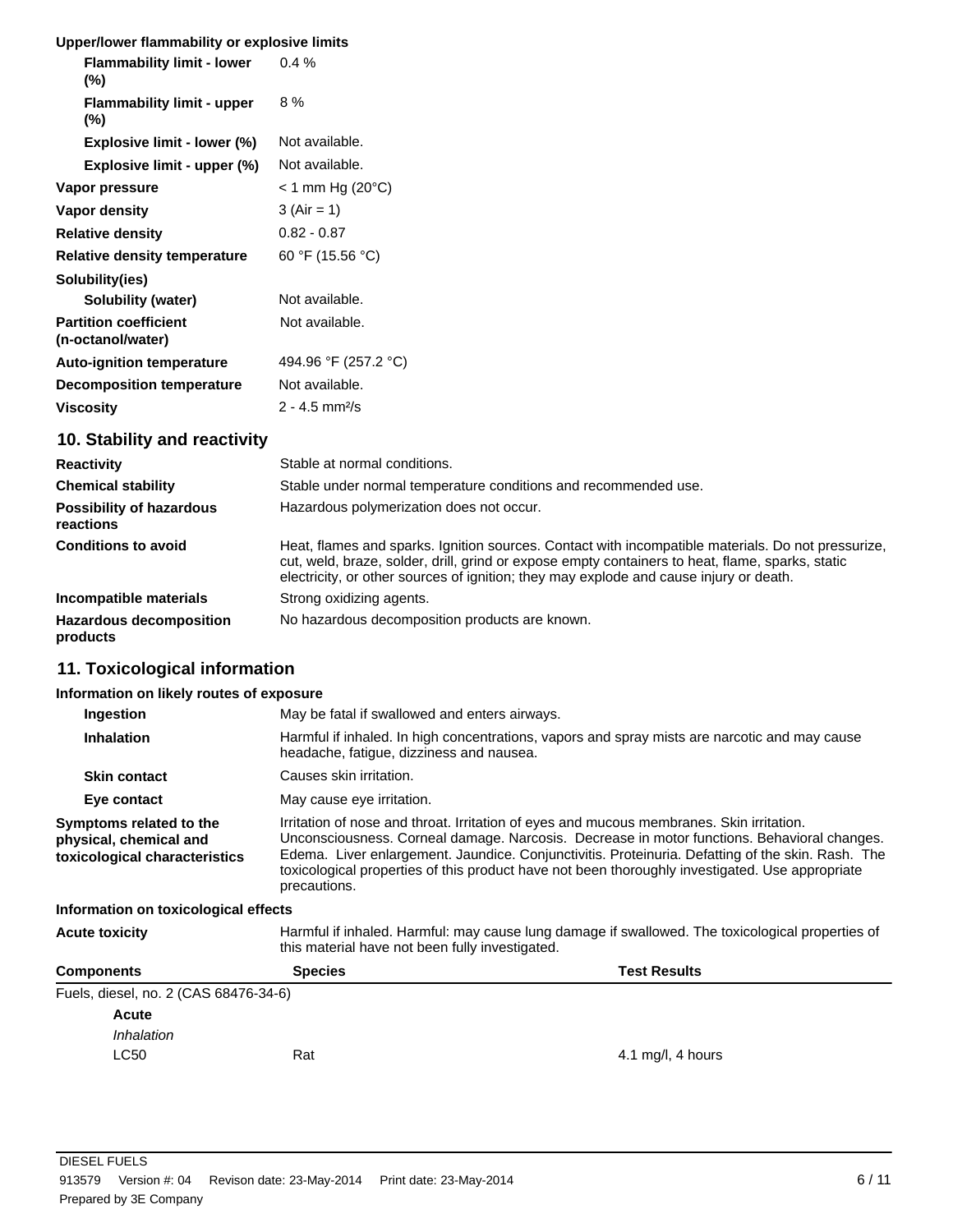| <b>Components</b>                                                                                      | <b>Species</b>                                                                                                                                                                                                                                                                   |                                     | <b>Test Results</b>                                                                                                                                                                                                                                                                                                                                                                                 |
|--------------------------------------------------------------------------------------------------------|----------------------------------------------------------------------------------------------------------------------------------------------------------------------------------------------------------------------------------------------------------------------------------|-------------------------------------|-----------------------------------------------------------------------------------------------------------------------------------------------------------------------------------------------------------------------------------------------------------------------------------------------------------------------------------------------------------------------------------------------------|
| Naphthalene (CAS 91-20-3)                                                                              |                                                                                                                                                                                                                                                                                  |                                     |                                                                                                                                                                                                                                                                                                                                                                                                     |
| <b>Acute</b>                                                                                           |                                                                                                                                                                                                                                                                                  |                                     |                                                                                                                                                                                                                                                                                                                                                                                                     |
| Dermal<br>LD50                                                                                         | Rabbit                                                                                                                                                                                                                                                                           |                                     | $> 2$ g/kg                                                                                                                                                                                                                                                                                                                                                                                          |
| Oral<br>LD50                                                                                           | Rat                                                                                                                                                                                                                                                                              |                                     | 490 mg/kg                                                                                                                                                                                                                                                                                                                                                                                           |
| n-Heptane (CAS 142-82-5)                                                                               |                                                                                                                                                                                                                                                                                  |                                     |                                                                                                                                                                                                                                                                                                                                                                                                     |
| Acute                                                                                                  |                                                                                                                                                                                                                                                                                  |                                     |                                                                                                                                                                                                                                                                                                                                                                                                     |
| Inhalation                                                                                             |                                                                                                                                                                                                                                                                                  |                                     |                                                                                                                                                                                                                                                                                                                                                                                                     |
| <b>LC50</b>                                                                                            | Rat                                                                                                                                                                                                                                                                              |                                     | 103 mg/l, 4 Hours                                                                                                                                                                                                                                                                                                                                                                                   |
| n-Hexane (CAS 110-54-3)                                                                                |                                                                                                                                                                                                                                                                                  |                                     |                                                                                                                                                                                                                                                                                                                                                                                                     |
| Acute                                                                                                  |                                                                                                                                                                                                                                                                                  |                                     |                                                                                                                                                                                                                                                                                                                                                                                                     |
| Oral                                                                                                   |                                                                                                                                                                                                                                                                                  |                                     |                                                                                                                                                                                                                                                                                                                                                                                                     |
| LD50                                                                                                   | Rat                                                                                                                                                                                                                                                                              |                                     | 28710 mg/kg                                                                                                                                                                                                                                                                                                                                                                                         |
| n-Nonane (CAS 111-84-2)                                                                                |                                                                                                                                                                                                                                                                                  |                                     |                                                                                                                                                                                                                                                                                                                                                                                                     |
| <b>Acute</b>                                                                                           |                                                                                                                                                                                                                                                                                  |                                     |                                                                                                                                                                                                                                                                                                                                                                                                     |
| Inhalation                                                                                             |                                                                                                                                                                                                                                                                                  |                                     |                                                                                                                                                                                                                                                                                                                                                                                                     |
| <b>LC50</b>                                                                                            | Rat                                                                                                                                                                                                                                                                              |                                     | 3200 mg/l, 4 Hours                                                                                                                                                                                                                                                                                                                                                                                  |
| Octane (All isomers) (CAS 111-65-9)                                                                    |                                                                                                                                                                                                                                                                                  |                                     |                                                                                                                                                                                                                                                                                                                                                                                                     |
| Acute                                                                                                  |                                                                                                                                                                                                                                                                                  |                                     |                                                                                                                                                                                                                                                                                                                                                                                                     |
| Inhalation                                                                                             |                                                                                                                                                                                                                                                                                  |                                     |                                                                                                                                                                                                                                                                                                                                                                                                     |
| <b>LC50</b>                                                                                            | Rat                                                                                                                                                                                                                                                                              |                                     | 118 mg/l, 4 Hours                                                                                                                                                                                                                                                                                                                                                                                   |
| <b>Skin corrosion/irritation</b>                                                                       | Causes skin irritation.                                                                                                                                                                                                                                                          |                                     |                                                                                                                                                                                                                                                                                                                                                                                                     |
| Serious eye damage/eye<br>irritation                                                                   | Based on available data, the classification criteria are not met.                                                                                                                                                                                                                |                                     |                                                                                                                                                                                                                                                                                                                                                                                                     |
| Respiratory or skin sensitization                                                                      |                                                                                                                                                                                                                                                                                  |                                     |                                                                                                                                                                                                                                                                                                                                                                                                     |
| <b>Respiratory sensitization</b>                                                                       | Based on available data, the classification criteria are not met.                                                                                                                                                                                                                |                                     |                                                                                                                                                                                                                                                                                                                                                                                                     |
| <b>Skin sensitization</b>                                                                              | Based on available data, the classification criteria are not met.                                                                                                                                                                                                                |                                     |                                                                                                                                                                                                                                                                                                                                                                                                     |
| <b>Germ cell mutagenicity</b>                                                                          | Based on available data, the classification criteria are not met.                                                                                                                                                                                                                |                                     |                                                                                                                                                                                                                                                                                                                                                                                                     |
| Carcinogenicity                                                                                        | Suspected of causing cancer.<br>of bladder cancer.<br>carcinogenic properties.                                                                                                                                                                                                   |                                     | International Agency for Research on Cancer (IARC): Whole diesel engine exhaust - IARC Group<br>1. Exposure may cause lung cancer and also noted a positive association with an increased risk<br>Diesel exhaust has been reported to be an occupational hazard due to NIOSH-reported potential                                                                                                     |
| IARC Monographs. Overall Evaluation of Carcinogenicity                                                 |                                                                                                                                                                                                                                                                                  |                                     |                                                                                                                                                                                                                                                                                                                                                                                                     |
| Fuels, diesel, no. 2 (CAS 68476-34-6)<br>Naphthalene (CAS 91-20-3)<br><b>NTP Report on Carcinogens</b> |                                                                                                                                                                                                                                                                                  | 2B Possibly carcinogenic to humans. | 3 Not classifiable as to carcinogenicity to humans.                                                                                                                                                                                                                                                                                                                                                 |
| Naphthalene (CAS 91-20-3)                                                                              |                                                                                                                                                                                                                                                                                  |                                     | Reasonably Anticipated to be a Human Carcinogen.                                                                                                                                                                                                                                                                                                                                                    |
| <b>Reproductive toxicity</b>                                                                           | Suspected of damaging fertility or the unborn child.<br>Napthalene interferes with embryo development in experimental animals at dose levels that cause<br>maternal toxicity. In humans, excessive exposure to this agent may cause hemolytic anemia in the<br>mother and fetus. |                                     |                                                                                                                                                                                                                                                                                                                                                                                                     |
| Specific target organ toxicity -<br>single exposure                                                    | Based on available data, the classification criteria are not met.                                                                                                                                                                                                                |                                     |                                                                                                                                                                                                                                                                                                                                                                                                     |
| Specific target organ toxicity -<br>repeated exposure                                                  | May cause damage to the following organs through prolonged or repeated exposure: Blood. Liver.<br>Thymus.                                                                                                                                                                        |                                     |                                                                                                                                                                                                                                                                                                                                                                                                     |
| <b>Aspiration hazard</b>                                                                               | May be fatal if swallowed and enters airways.                                                                                                                                                                                                                                    |                                     |                                                                                                                                                                                                                                                                                                                                                                                                     |
| <b>Chronic effects</b>                                                                                 | may cause central nervous system, kidney, liver, and lung damage.                                                                                                                                                                                                                |                                     | Contains organic solvents which in case of overexposure may depress the central nervous system<br>causing dizziness and intoxication. Repeated exposure to naphthalene may cause cataracts,<br>allergic skin rashes, destruction of red blood cells, and anemia, jaundice, kidney and liver damage.<br>Danger of serious damage to health by prolonged exposure. Prolonged or repeated overexposure |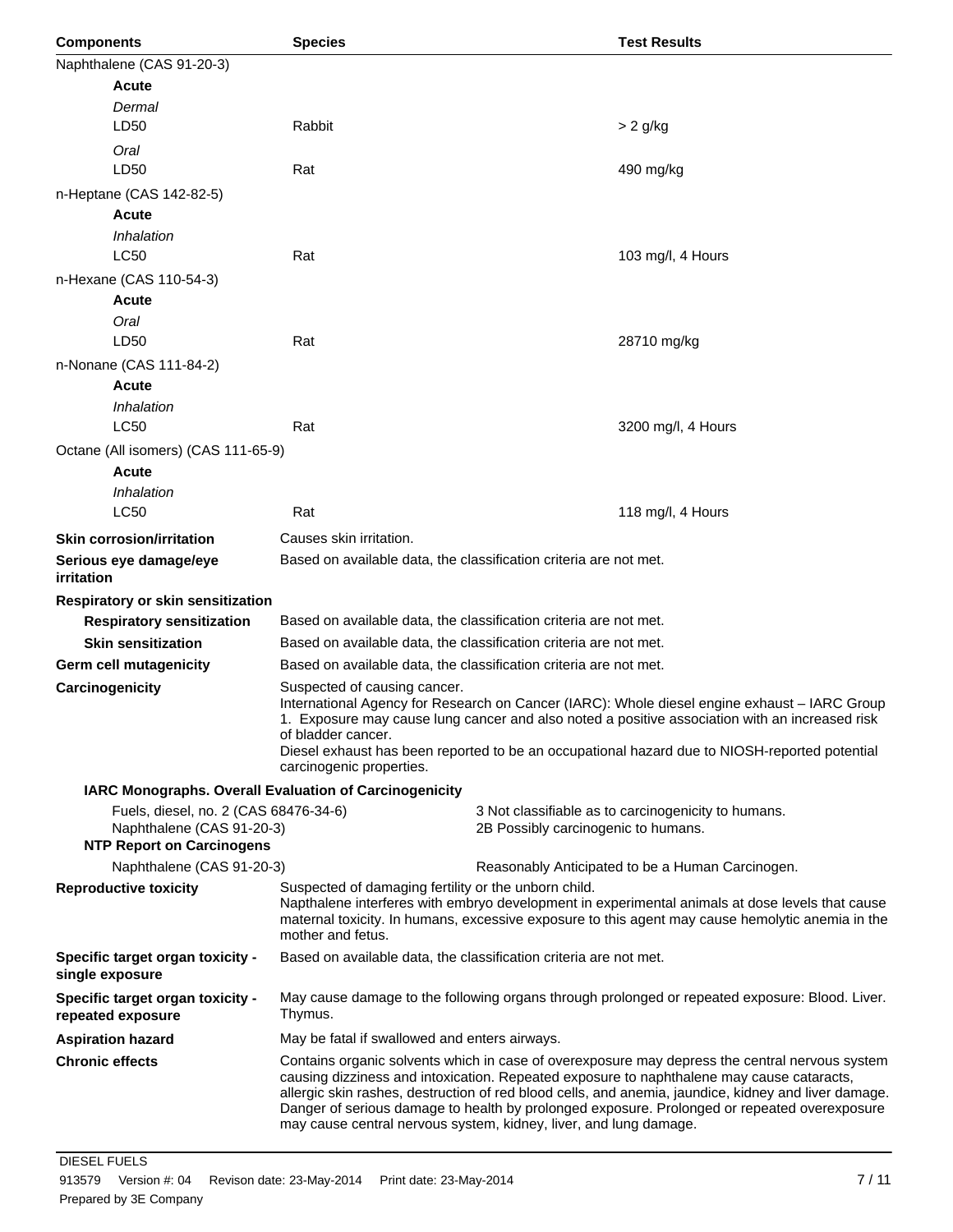**Further information** Symptoms may be delayed. Hydrogen sulfide, a highly toxic gas, may be present. Signs and symptoms of overexposure to hydrogen sulfide include respiratory and eye irritation, dizziness, nausea, coughing, a sensation of dryness and pain in the nose, and loss of consciousness. Odor does not provide a reliable indicator of the presence of hazardous levels in the atmosphere. Toxicological properties of this material have not been fully investigated.

## **12. Ecological information**

**Ecotoxicity** Toxic to aquatic organisms, may cause long-term adverse effects in the aquatic environment. **Components Species Test Results** Fuels, diesel, no. 2 (CAS 68476-34-6) **Aquatic** *Acute* Crustacea EL50 Daphnia magna 68 mg/l, 48 hours Fish LL50 Oncorhynchus mykiss 65 mg/l, 96 hours Naphthalene (CAS 91-20-3) **Aquatic** Crustacea EC50 Water flea (Daphnia magna) 1.09 - 3.4 mg/l, 48 hours Fish LC50 Pink salmon (Oncorhynchus gorbuscha) 0.95 - 1.62 mg/l, 96 hours n-Heptane (CAS 142-82-5) **Aquatic** Fish LC50 Western mosquitofish (Gambusia affinis) 4924 mg/l, 96 hours n-Hexane (CAS 110-54-3) **Aquatic** Fish LC50 Fathead minnow (Pimephales promelas) 2.101 - 2.981 mg/l, 96 hours **Persistence and degradability** Not available. **Bioaccumulative potential** Not available. **Partition coefficient n-octanol / water (log Kow)** Hexane (Other isomers) (CAS 96-14-0) 3.6 Octane (All isomers) (CAS 111-65-9) 5.18 n-Heptane (CAS 142-82-5) 4.66 n-Hexane (CAS 110-54-3) 3.9 n-Nonane (CAS 111-84-2) 5.46 **Mobility in soil** Not available. **Other adverse effects** Not available. **13. Disposal considerations Disposal instructions** Dispose in accordance with all applicable regulations. This material and its container must be disposed of as hazardous waste. Dispose of this material and its container to hazardous or special waste collection point. Incinerate the material under controlled conditions in an approved incinerator. Do not allow this material to drain into sewers/water supplies. Do not contaminate ponds, waterways or ditches with chemical or used container. **Hazardous waste code** D001: Waste Flammable material with a flash point <140 °F **US RCRA Hazardous Waste U List: Reference** Naphthalene (CAS 91-20-3) U165 **Waste from residues / unused products** Dispose of in accordance with local regulations. **Contaminated packaging <b>Contaminated packaging** material to local recycling facilities. **14. Transport information DOT UN number** UN1202 **UN proper shipping name** Diesel fuel **Class** Combustible Liquid **Transport hazard class(es) Subsidiary risk Packing group III** 

DIESEL FUELS

Prepared by 3E Company 913579 Version #: 04 Revison date: 23-May-2014 Print date: 23-May-2014 8/11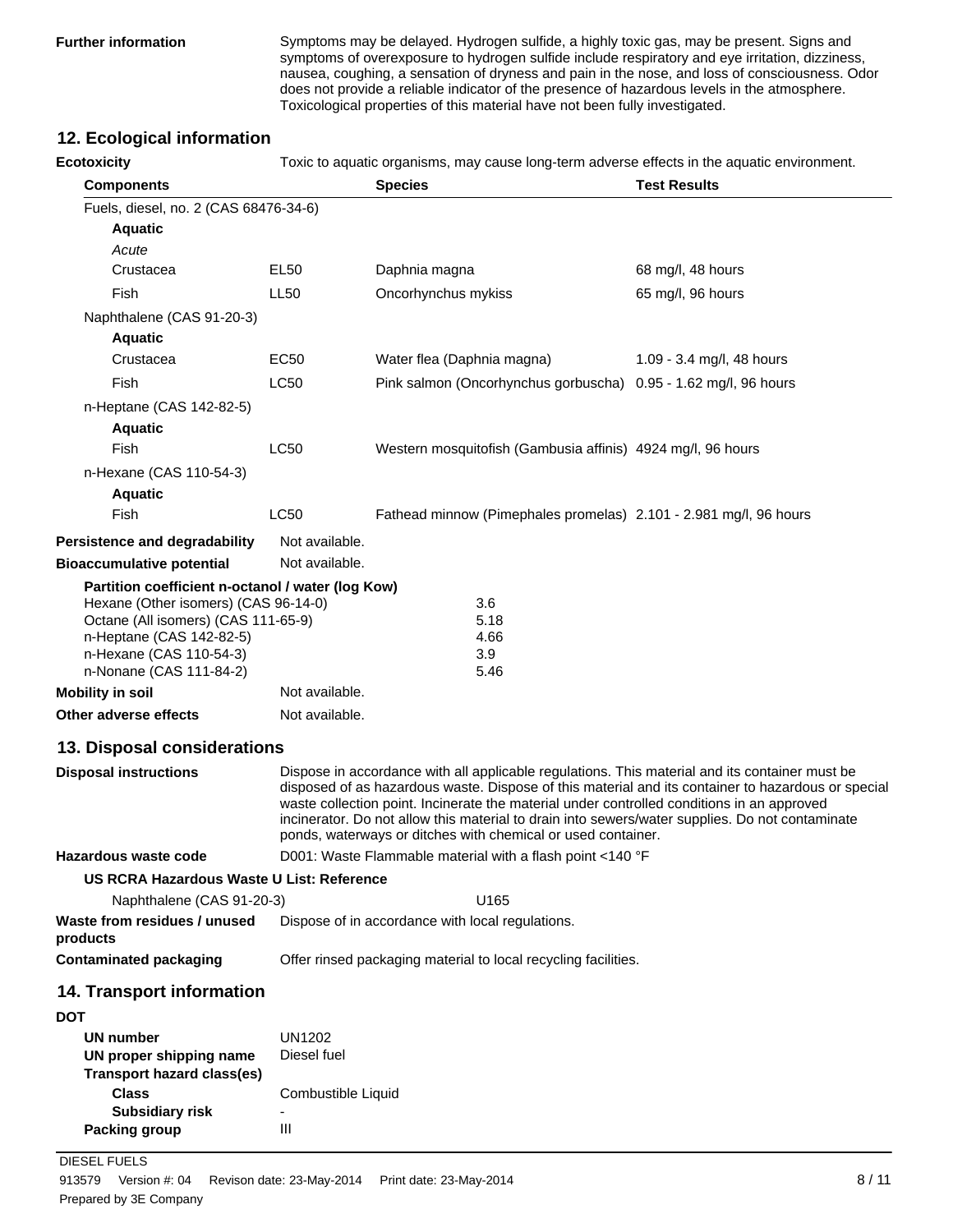| <b>Environmental hazards</b>                                |                                                                    |                                                                                                      |
|-------------------------------------------------------------|--------------------------------------------------------------------|------------------------------------------------------------------------------------------------------|
| <b>Marine pollutant</b>                                     | Yes                                                                |                                                                                                      |
|                                                             |                                                                    | Special precautions for user Read safety instructions, SDS and emergency procedures before handling. |
| <b>Special provisions</b>                                   | 144, B1, IB3, T2, TP1                                              |                                                                                                      |
| <b>Packaging exceptions</b>                                 | 150                                                                |                                                                                                      |
| Packaging non bulk                                          | 203                                                                |                                                                                                      |
| Packaging bulk                                              | 242                                                                |                                                                                                      |
| <b>IATA</b>                                                 |                                                                    |                                                                                                      |
| <b>UN number</b>                                            | <b>UN1202</b>                                                      |                                                                                                      |
|                                                             | Diesel fuel                                                        |                                                                                                      |
| UN proper shipping name                                     |                                                                    |                                                                                                      |
| Transport hazard class(es)                                  |                                                                    |                                                                                                      |
| <b>Class</b>                                                | 3                                                                  |                                                                                                      |
| <b>Subsidiary risk</b>                                      |                                                                    |                                                                                                      |
| Label(s)                                                    | 3                                                                  |                                                                                                      |
| <b>Packing group</b>                                        | Ш                                                                  |                                                                                                      |
| <b>Environmental hazards</b>                                | Yes                                                                |                                                                                                      |
| <b>ERG Code</b>                                             | 3L                                                                 |                                                                                                      |
|                                                             |                                                                    | Special precautions for user Read safety instructions, SDS and emergency procedures before handling. |
| <b>IMDG</b>                                                 |                                                                    |                                                                                                      |
| <b>UN number</b>                                            | <b>UN1202</b>                                                      |                                                                                                      |
| UN proper shipping name                                     | DIESEL FUEL                                                        |                                                                                                      |
| <b>Transport hazard class(es)</b>                           |                                                                    |                                                                                                      |
| <b>Class</b>                                                | 3                                                                  |                                                                                                      |
|                                                             |                                                                    |                                                                                                      |
| <b>Subsidiary risk</b>                                      |                                                                    |                                                                                                      |
| Label(s)                                                    | 3                                                                  |                                                                                                      |
| <b>Packing group</b>                                        | III                                                                |                                                                                                      |
| <b>Environmental hazards</b>                                |                                                                    |                                                                                                      |
| <b>Marine pollutant</b>                                     | Yes                                                                |                                                                                                      |
| <b>EmS</b>                                                  | $F-E$ , S-E                                                        |                                                                                                      |
|                                                             |                                                                    | Special precautions for user Read safety instructions, SDS and emergency procedures before handling. |
| Transport in bulk according to                              |                                                                    | Not applicable. However, this product is a liquid and if transported in bulk covered under           |
| Annex II of MARPOL 73/78 and                                | MARPOL 73/78, Annex I.                                             |                                                                                                      |
| the IBC Code                                                |                                                                    |                                                                                                      |
| 15. Regulatory information                                  |                                                                    |                                                                                                      |
|                                                             |                                                                    |                                                                                                      |
| <b>US federal regulations</b>                               |                                                                    |                                                                                                      |
|                                                             | TSCA Section 12(b) Export Notification (40 CFR 707, Subpt. D)      |                                                                                                      |
| n-Nonane (CAS 111-84-2)                                     |                                                                    | 1.0 % One-Time Export Notification only.                                                             |
|                                                             | US. OSHA Specifically Regulated Substances (29 CFR 1910.1001-1050) |                                                                                                      |
| Not listed.                                                 |                                                                    |                                                                                                      |
| <b>CERCLA Hazardous Substance List (40 CFR 302.4)</b>       |                                                                    |                                                                                                      |
|                                                             |                                                                    |                                                                                                      |
| Hexane (Other isomers) (CAS 96-14-0)                        |                                                                    | <b>LISTED</b>                                                                                        |
| Naphthalene (CAS 91-20-3)<br>n-Heptane (CAS 142-82-5)       |                                                                    | <b>LISTED</b><br><b>LISTED</b>                                                                       |
| n-Hexane (CAS 110-54-3)                                     |                                                                    | <b>LISTED</b>                                                                                        |
| n-Nonane (CAS 111-84-2)                                     |                                                                    | <b>LISTED</b>                                                                                        |
| Octane (All isomers) (CAS 111-65-9)                         |                                                                    | <b>LISTED</b>                                                                                        |
|                                                             |                                                                    |                                                                                                      |
| Superfund Amendments and Reauthorization Act of 1986 (SARA) |                                                                    |                                                                                                      |
| <b>Hazard categories</b>                                    | Immediate Hazard - No                                              |                                                                                                      |
|                                                             | Delayed Hazard - No                                                |                                                                                                      |
|                                                             | Fire Hazard - No<br>Pressure Hazard - No                           |                                                                                                      |
|                                                             | Reactivity Hazard - No                                             |                                                                                                      |
|                                                             |                                                                    |                                                                                                      |
| SARA 302 Extremely hazardous substance                      |                                                                    |                                                                                                      |
| Not listed.                                                 |                                                                    |                                                                                                      |
|                                                             |                                                                    |                                                                                                      |
| SARA 311/312 Hazardous                                      | Yes                                                                |                                                                                                      |
| chemical                                                    |                                                                    |                                                                                                      |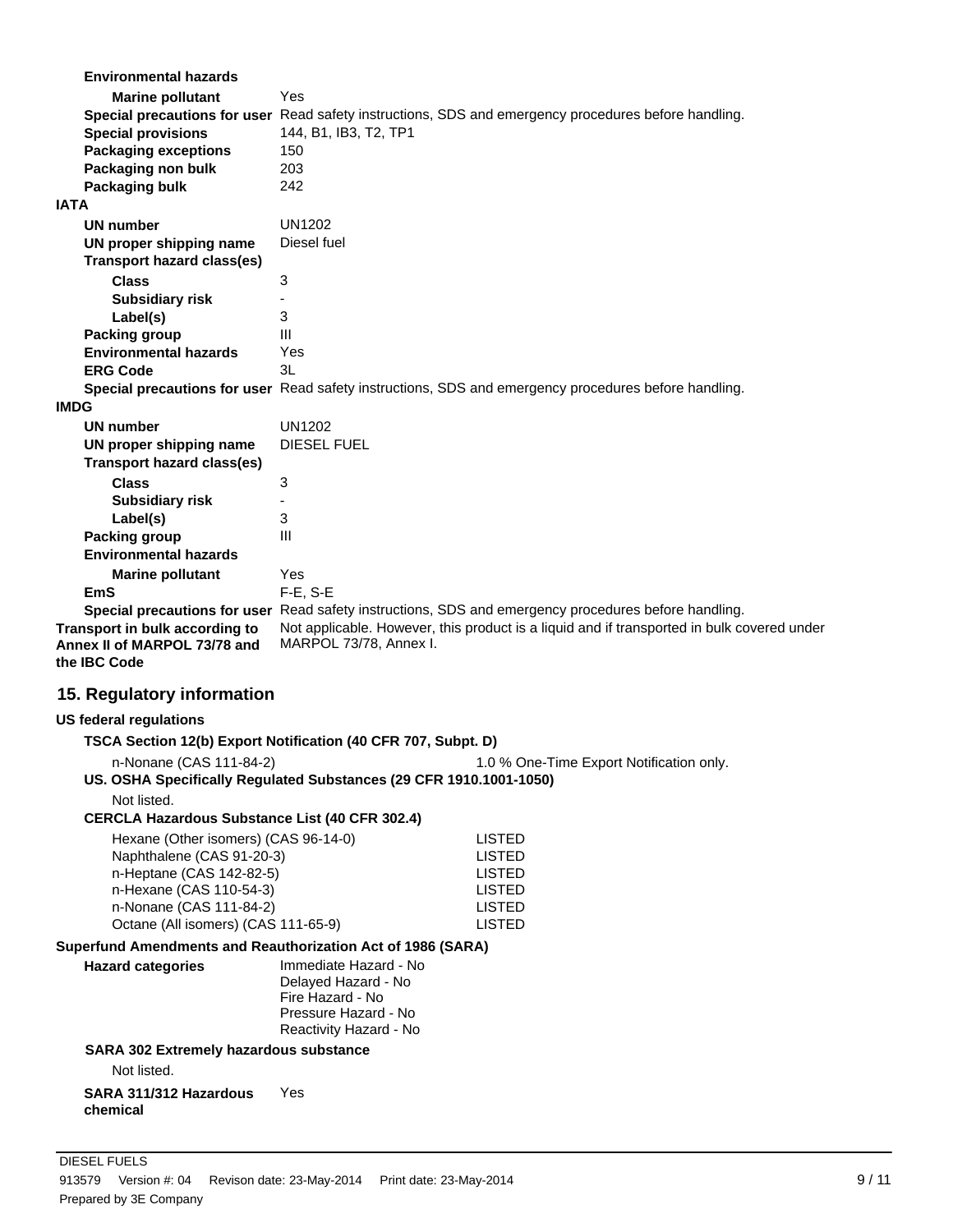| SARA 313 (TRI reporting)                                                                                                                                                                                                                                                                                                                                                                                                                                              |                                      |                                                                                              |                                                                                               |
|-----------------------------------------------------------------------------------------------------------------------------------------------------------------------------------------------------------------------------------------------------------------------------------------------------------------------------------------------------------------------------------------------------------------------------------------------------------------------|--------------------------------------|----------------------------------------------------------------------------------------------|-----------------------------------------------------------------------------------------------|
| <b>Chemical name</b>                                                                                                                                                                                                                                                                                                                                                                                                                                                  |                                      | <b>CAS number</b>                                                                            | % by wt.                                                                                      |
| Naphthalene                                                                                                                                                                                                                                                                                                                                                                                                                                                           |                                      | $91 - 20 - 3$                                                                                | $0 - 1$                                                                                       |
| Other federal regulations                                                                                                                                                                                                                                                                                                                                                                                                                                             |                                      |                                                                                              |                                                                                               |
| Clean Air Act (CAA) Section 112 Hazardous Air Pollutants (HAPs) List                                                                                                                                                                                                                                                                                                                                                                                                  |                                      |                                                                                              |                                                                                               |
| Naphthalene (CAS 91-20-3)<br>n-Hexane (CAS 110-54-3)                                                                                                                                                                                                                                                                                                                                                                                                                  |                                      |                                                                                              |                                                                                               |
|                                                                                                                                                                                                                                                                                                                                                                                                                                                                       |                                      | Clean Air Act (CAA) Section 112(r) Accidental Release Prevention (40 CFR 68.130)             |                                                                                               |
| Not regulated.                                                                                                                                                                                                                                                                                                                                                                                                                                                        |                                      |                                                                                              |                                                                                               |
| <b>Safe Drinking Water Act</b><br>(SDWA)                                                                                                                                                                                                                                                                                                                                                                                                                              | Not regulated.                       |                                                                                              |                                                                                               |
| <b>US state regulations</b>                                                                                                                                                                                                                                                                                                                                                                                                                                           |                                      | birth defects or other reproductive harm.                                                    | WARNING: This product contains chemicals known to the State of California to cause cancer and |
| <b>US. Massachusetts RTK - Substance List</b>                                                                                                                                                                                                                                                                                                                                                                                                                         |                                      |                                                                                              |                                                                                               |
| Naphthalene (CAS 91-20-3)<br>n-Heptane (CAS 142-82-5)<br>n-Hexane (CAS 110-54-3)<br>n-Nonane (CAS 111-84-2)<br>Octane (All isomers) (CAS 111-65-9)<br>US. New Jersey Worker and Community Right-to-Know Act<br>Fuels, diesel, no. 2 (CAS 68476-34-6)<br>Naphthalene (CAS 91-20-3)<br>n-Heptane (CAS 142-82-5)<br>n-Hexane (CAS 110-54-3)<br>n-Nonane (CAS 111-84-2)<br>Octane (All isomers) (CAS 111-65-9)<br>US. Pennsylvania Worker and Community Right-to-Know Law | Hexane (Other isomers) (CAS 96-14-0) |                                                                                              |                                                                                               |
| Fuels, diesel, no. 2 (CAS 68476-34-6)<br>Naphthalene (CAS 91-20-3)<br>n-Heptane (CAS 142-82-5)<br>n-Hexane (CAS 110-54-3)<br>n-Nonane (CAS 111-84-2)<br>Octane (All isomers) (CAS 111-65-9)<br><b>US. Rhode Island RTK</b><br>Naphthalene (CAS 91-20-3)<br>n-Hexane (CAS 110-54-3)                                                                                                                                                                                    | Hexane (Other isomers) (CAS 96-14-0) |                                                                                              |                                                                                               |
| <b>US. California Proposition 65</b>                                                                                                                                                                                                                                                                                                                                                                                                                                  |                                      |                                                                                              |                                                                                               |
|                                                                                                                                                                                                                                                                                                                                                                                                                                                                       |                                      | US - California Proposition 65 - Carcinogens & Reproductive Toxicity (CRT): Listed substance |                                                                                               |
| Benzene (CAS 71-43-2)<br>Toluene (CAS 108-88-3)                                                                                                                                                                                                                                                                                                                                                                                                                       |                                      |                                                                                              |                                                                                               |
| <b>International Inventories</b>                                                                                                                                                                                                                                                                                                                                                                                                                                      |                                      |                                                                                              |                                                                                               |
| Country(s) or region                                                                                                                                                                                                                                                                                                                                                                                                                                                  | <b>Inventory name</b>                |                                                                                              | On inventory (yes/no)*                                                                        |
| Australia                                                                                                                                                                                                                                                                                                                                                                                                                                                             |                                      | Australian Inventory of Chemical Substances (AICS)                                           | No                                                                                            |
| Canada                                                                                                                                                                                                                                                                                                                                                                                                                                                                | Domestic Substances List (DSL)       |                                                                                              | No                                                                                            |
| Canada                                                                                                                                                                                                                                                                                                                                                                                                                                                                |                                      | Non-Domestic Substances List (NDSL)                                                          | No                                                                                            |
| China                                                                                                                                                                                                                                                                                                                                                                                                                                                                 |                                      | Inventory of Existing Chemical Substances in China (IECSC)                                   | No                                                                                            |
| Europe                                                                                                                                                                                                                                                                                                                                                                                                                                                                | Substances (EINECS)                  | European Inventory of Existing Commercial Chemical                                           | No                                                                                            |
| Europe                                                                                                                                                                                                                                                                                                                                                                                                                                                                |                                      | European List of Notified Chemical Substances (ELINCS)                                       | No                                                                                            |
| Japan                                                                                                                                                                                                                                                                                                                                                                                                                                                                 |                                      | Inventory of Existing and New Chemical Substances (ENCS)                                     | No                                                                                            |
| Korea                                                                                                                                                                                                                                                                                                                                                                                                                                                                 | <b>Existing Chemicals List (ECL)</b> |                                                                                              | No                                                                                            |
| New Zealand                                                                                                                                                                                                                                                                                                                                                                                                                                                           | New Zealand Inventory                |                                                                                              | No                                                                                            |
| Philippines                                                                                                                                                                                                                                                                                                                                                                                                                                                           | (PICCS)                              | Philippine Inventory of Chemicals and Chemical Substances                                    | No                                                                                            |